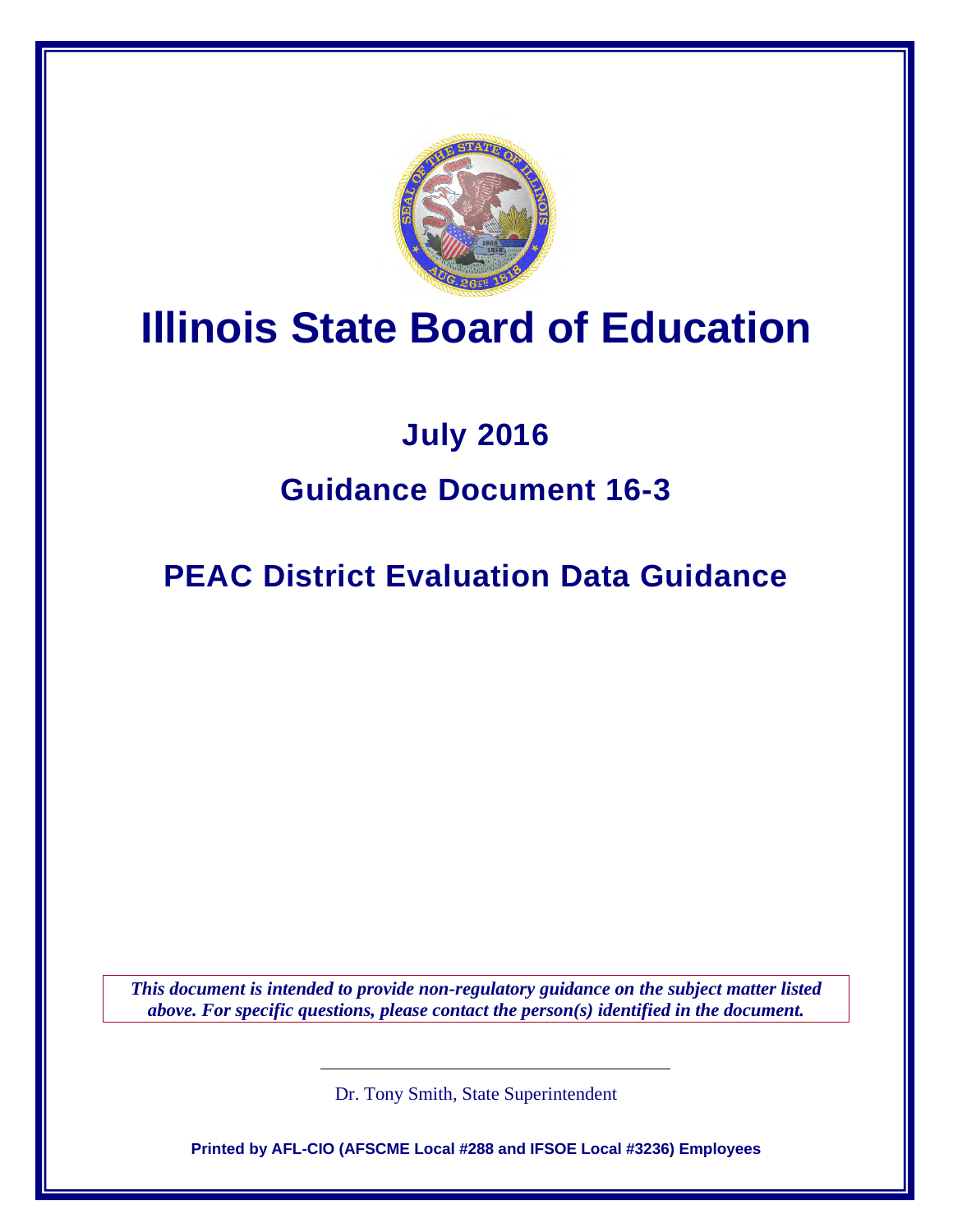## **Teacher Evaluation Data Collection**

The Performance Evaluation Reform Act (PERA) requires that school districts report basic information about teacher evaluation to the Illinois State Board of Education (ISBE). Those requirements are as follows:

"By no later than June 30 of each year, the State Board of Education shall identify the manner and timeline for the submission of data and other information relative to performance evaluations that each school district must submit. These data and information shall include, but not be limited to, data regarding the performance evaluation rating given to each tenured and nontenured teacher and data about teacher retention, as well as other information specific to the locally adopted performance evaluation plan that will assist the State Board of Education in determining whether performance evaluation systems are reliable and valid, improve student achievement, and contribute to the development of staff." Illinois Administrative Code (50.130(a))

This document describes data collection and analysis to be carried out at the district level and identifies information that districts must report to ISBE. This document also provides guidance to help joint committees deliver better feedback to teachers and principals and understand the evaluation system, and it is intended to support continuous improvement at both the individual and system levels.

Collecting and analyzing teacher evaluation data at the district level can provide useful information on teachers' specific needs and areas for improvement in the evaluation system. For example, what if all teachers are receiving high overall practice ratings but low student growth ratings? What if male teachers are receiving systematically different practice ratings than female teachers? What if all nontenured teachers are struggling with the same indicators or domains in their practice? What if all teachers with less than 5 years of experience are showing minimal student growth but teachers with 20 or more years of experience are showing above-average student growth? All of these situations could indicate a need for improvement in measures, point to particular next steps in terms of professional development or supports needed for teachers, or simply indicate a need for additional analysis.

This guidance document is intended to accomplish the following:

- 1. Help joint committees consider what kind of data to collect, how to collect it, and what to do with it; and
- 2. Help joint committees do some proactive planning about some potentially common scenarios in data and how to address them.

Fixsen et al. (2005) have identified six stages involved in implementing an initiative, e.g., a teacher evaluation system. Figure 1 shows when a district implementing teacher evaluation may reach each of these stages and what data collection and analysis tasks are appropriate at each stage.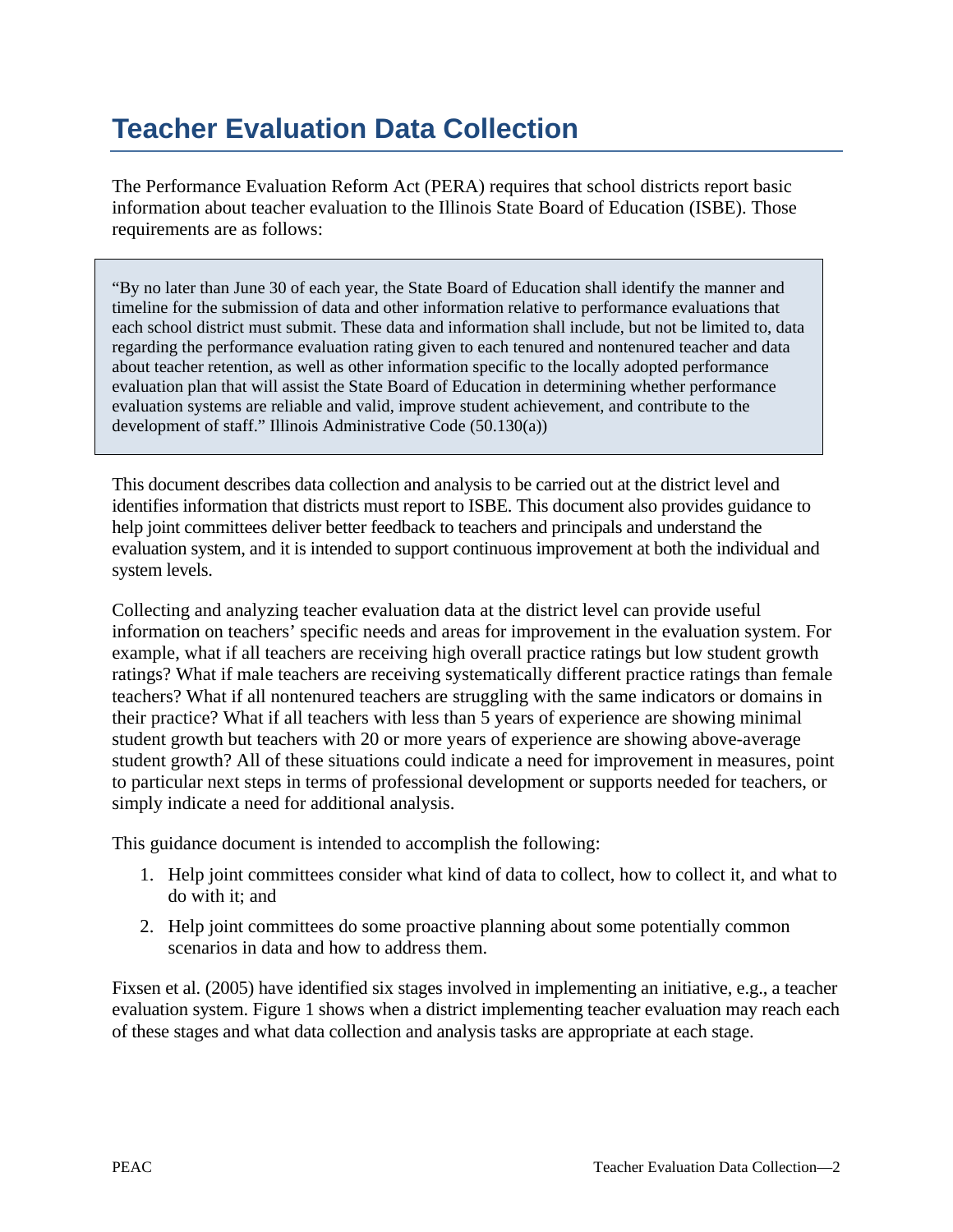| Year        | <b>Implementation Stage</b>                                                                                                                                           | <b>Data Collection and Analysis</b>                                                                                                                                                           |
|-------------|-----------------------------------------------------------------------------------------------------------------------------------------------------------------------|-----------------------------------------------------------------------------------------------------------------------------------------------------------------------------------------------|
| Planning    | <b>Exploration and Adoption:</b> Initial phase of<br>implementation—identify the need for an intervention,<br>gather stakeholder support, and choose an intervention. | Plan for data collection.                                                                                                                                                                     |
| Years $1-2$ | <b>Program Installation:</b> Prepare for installation without<br>changing practices, including gathering resources and<br>training.                                   | Focus on data needs and<br>collection.<br>Analyze data to:<br>Monitor the fidelity of<br>٠<br>implementation;<br>Examine educator<br>perceptions; and<br>Monitor the alignment of<br>ratings. |
|             | Initial Implementation: Start to implement a new<br>strategy, policy, or program and confront fears and<br>uncertainty that occur with any change.                    |                                                                                                                                                                                               |
| Years $3-5$ | <b>Full Operation:</b> The new program is fully integrated<br>into practice, gradually becoming accepted practice.                                                    | Analyze data to:<br>Monitor the distribution of<br>ratings and<br>Measure system impact.                                                                                                      |
|             | <b>Innovation:</b> Opportunities for refining the practice and<br>additional customization occur during the innovation<br>phase.                                      |                                                                                                                                                                                               |
|             | <b>Sustainability:</b> Ensure that the implemented practices<br>are continued through staffing and funding changes and<br>sustained community and political support.  |                                                                                                                                                                                               |

**Figure 1. Possible Stages of Implementation Timing and Data Collection and Analysis**

Districts typically engage in program installation and initial implementation in the first and second years of implementation of an evaluation system. During that time frame, a joint committee may not have the time or resources to deeply analyze evaluation data because other aspects of implementation take priority. Thoughtful collection of the data at the beginning of implementation, however, can allow for analysis when the district moves into later stages of implementation, such as full operation, innovation, and sustainability.

This guidance document describes five purposes of data collection, with guiding questions and data sources for each purpose that can help inform joint committees. It is important to note that answers to the guiding questions may necessitate further investigation into the root causes of those answers to determine whether or not the system is being implemented as intended or is achieving desired outcomes. Data interpretation needs to take place in the context of the setting. Throughout this document, possible scenarios that a district may encounter while analyzing evaluation data are described. The guidance document concludes with a discussion of data elements to collect as well as other considerations.

It is important to note that answers to the questions that follow are not absolute but, rather, suggest possible approaches. Responses to data collection questions should lead to further investigation into whether or not the system is working as intended.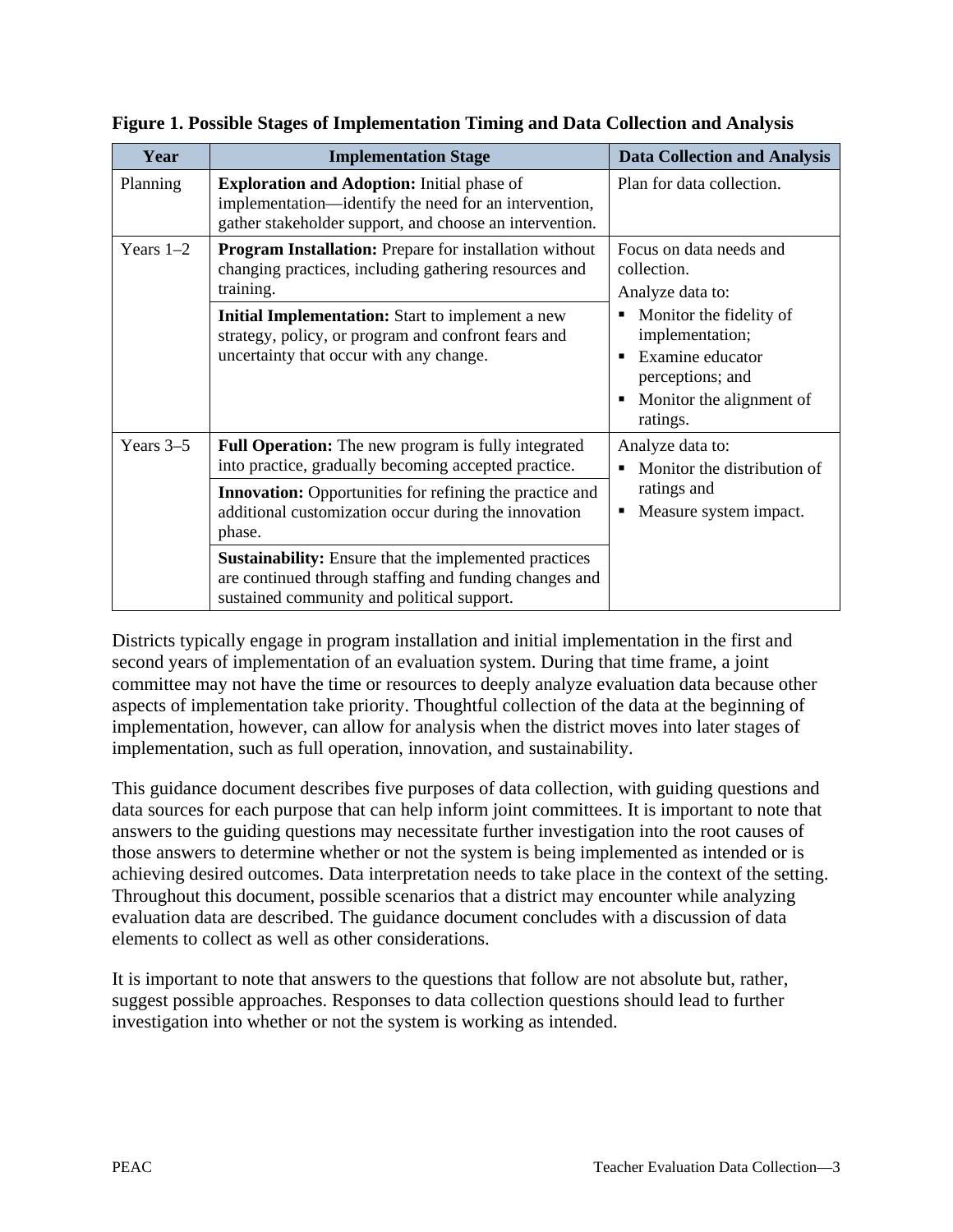## **Purposes of Data Collection and Analysis**

Prior to collecting any data, joint committees should determine the purposes and desired use of data collection and analysis outcomes.

**Purposes.** Specifically, joint committees should consider which individuals or groups will use the collected information to make decisions and what types of decisions they will make. Joint committees should not collect data that are not going to be analyzed. The use of outcomes should drive the data collection.

**Timing.** Joint committees should consider what data are going to be collected regularly and what extra data needs to be collected. By considering these issues early and allocating sufficient time and resources, the joint committee can ensure that it has the necessary data for its intended purposes.

**Analysis.** When analyzing data over time, a joint committee should consider patterns and trends. Decisions or changes to the system should not be made until patterns or trends are discovered.

### **Short Term: Years 1 and 2**

#### **Monitoring Fidelity of Implementation**

This type of data collection is intended to inform district leadership and those implementing evaluation systems, including joint committees, about the extent to which the system is being carried out as intended. These types of data can help inform decisions about the need for additional training or communication or for changes to the measures or system itself. Specific questions that can be addressed include the following:

- Are all schools implementing the evaluation system according to the district timeline and within district parameters? For example, were all observations completed within the expected time frames? Were all expected, pre-observation and post-observation conferences held, and did they take place within the anticipated time frames?
- Are measures being accurately implemented? For example, do observational ratings align with the evidence cited for them? Do approved student learning objectives (SLOs) contain all of the information required by the district's SLO system/templates? Have summative ratings been accurately computed based on joint committee decisions?
- Were evaluators certified or recertified in the expected time frame? How many evaluators were certified or recertified on their first attempt, and how many attempted certification more than once?
- Do patterns or relationships exist between evaluators and ratings? For example, do some evaluators consistently assign higher ratings than others?
- What have been the costs of implementing the evaluation system? Do these align with expectations?

Potential data points that a joint committee could collect and analyze to monitor the fidelity of implementation include information about the primary and secondary evaluator for each teacher,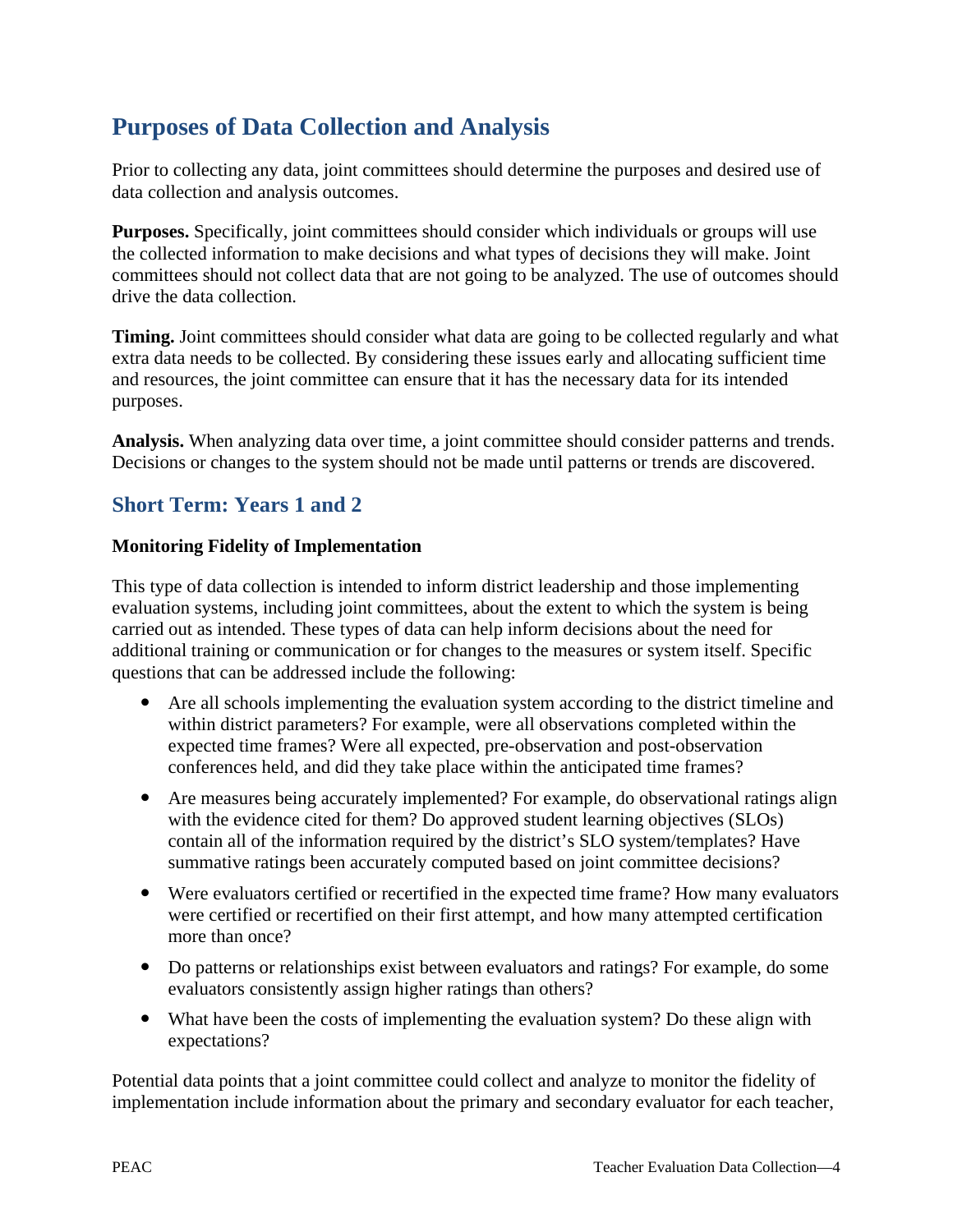dates when observations and other related processes took place, costs for training or other implementation activities, and/or dates when student growth measures were submitted and approved.<sup>[1](#page-4-0)</sup> Joint committees could also consider sampling observational or student growth data to check for accuracy.

#### **Examining Educator Perceptions**

This type of data collection is intended to inform joint committees and those implementing evaluation systems whether educators think the evaluation system is helpful. If educators do not believe in their evaluation system, then it may be limited in its ability to improve teacher practice and, ultimately, student learning. Thus, information about educator perceptions could point to changes that may be needed in communications, in supports, or in the system itself. Specific questions that can be addressed include the following:

- Do teachers and evaluators believe that the training, communication, and/or supports provided to implement the evaluation system are adequate? What are barriers or challenges to implementation and how could these be resolved?
- Do teachers and evaluators believe that the evaluation system is helpful and is making a difference? Which elements of the evaluation system are most or least useful?

Data can be collected through surveys, focus groups, or interviews, depending on the depth of information desired and the capacity to carry out data collection. Joint committees may also want to capture background data about respondents to look for patterns—for example, whether more experienced teachers have a particular perception and less experienced teachers have a different perception.

#### **Monitoring Alignment of Ratings**

This type of data collection is intended to inform district leadership and those implementing evaluation systems, including joint committees, about how well various measures align, in order to inform decisions about the need for additional training or research on measures. It is not necessarily true that all measures should align precisely at an individual teacher level—that is why we use multiple measures—but, in the aggregate, we expect that teachers who demonstrate strong performance on one measure (e.g., observations) would also score well on others (e.g., student growth) (Cantrell & Kane, 2013). The extent to which such relationships exist can be affected by the accuracy and reliability of the measures themselves, such that lack of alignment in ratings could indicate an issue worth investigating further. For example, lack of alignment could indicate that observational or student growth data are not accurate. Specific questions that can be addressed include the following:

- What is the correlation between professional practice and student growth ratings?
- Are professional practice and student growth ratings generally similar within schools and across the district?

 $\overline{a}$ 

<span id="page-4-0"></span><sup>1</sup> Potential data points for each data collection purpose were adapted from Chatis, C. & Stanton, L. (2013, October 13). *Quality evaluation rollout data analytics convening* [PowerPoint slides]. Fairfax, VA: Reform Support Network.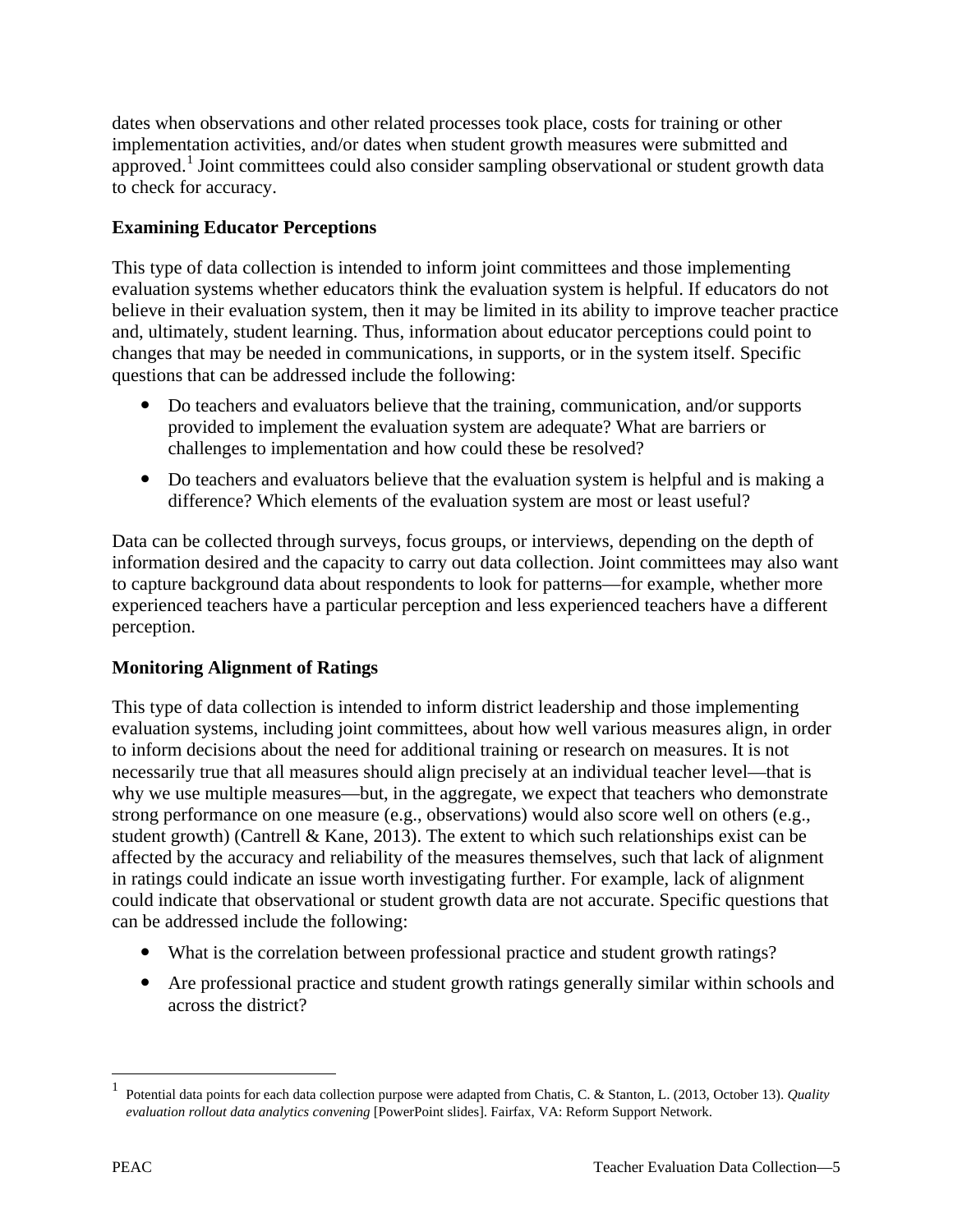• Do teacher growth targets reflect student growth trends, if historic student achievement data are available? For example, if students have historically shown high amounts of growth in a course, do teacher growth targets align with these levels of growth?

Potential analyses that a district could carry out to monitor the alignment of ratings include the percentage of teachers with growth and practice ratings that are the same, or within one level of each other. Districts could also look for cases with significant lack of alignment.

*Scenario 1: What if a joint committee finds a discrepancy between teacher practice scores and student growth scores? For example, teacher practice scores may be consistently higher or lower than student growth scores. This type of result may indicate a challenge related to any of the following issues:*

- **Evaluator training.** It is possible that further training is needed to improve the evaluator's use of the observational tool. For example, evaluators may need additional training and support on using the professional practice rubric with teachers of certain subjects. The Performance Evaluation Advisory Council (PEAC) guidance document [Guidance on Building Teacher Evaluation Systems](http://www.isbe.net/PEAC/pdf/guidance/14-3-teacher-eval-sped-ell-preschool.pdf)  [for Teachers of Students With Disabilities, English Learners, and Early Childhood Students](http://www.isbe.net/PEAC/pdf/guidance/14-3-teacher-eval-sped-ell-preschool.pdf) describes some best practices for this type of situation.
- **Teacher training.** Teachers may need training or practice in analyzing student data and setting student growth goals. Without this training and practice, teachers may be setting student growth targets too high or too low. Also, teachers may need additional training and support in analyzing student data and setting student growth goals for specific groups of students, taking into account student baseline scores. If teachers are writing their own assessments to measure student growth, they may need training on writing a quality assessment.
- **Instruments.** The joint committee should consider whether or not the professional practice rubric, student growth assessments, and student growth guidelines are capturing the correct information.
- **Bias.** Evaluators may be showing unconscious biases toward certain groups of teachers. Evaluators may benefit from training and support in countering their implicit biases (for example, see Gates Foundation 2013; Whitehurst, Chingos & Lindquist, 2014; Ross, 2016).

*Scenario 2: What if growth targets on student learning objectives are not being set appropriately?*

If joint committees analyze data and determine that teachers are setting growth targets that are not realistic and attainable and that evaluators are approving those growth targets, they should consider the following:

**Teacher and evaluator training.** ISBE has several resources that can support districts, evaluators, and teachers in creating and approving SLOs. The ISBE [Student Learning Objective Guidebook](http://www.isbe.net/assessment/pdfs/bal-asmt/slo-guidance/slo-guidebook.pdf)  provides information on setting growth targets. In addition, online ISBE modules on [growth targets,](https://www.brainshark.com/IllinoisPrincipalsAssoc/vu?pi=zIKzhgZgjz33sgz0)  [outcomes, and teacher ratings](https://www.brainshark.com/IllinoisPrincipalsAssoc/vu?pi=zIKzhgZgjz33sgz0) and [guidance for special populations](https://www.brainshark.com/IllinoisPrincipalsAssoc/vu?pi=zHnz11YQxVz33sgz0&r3f1=566c12414d090d0a021073485c4e51470b1b027049544e404756060a610841125b564819142b045451524c46100329074650470c4d010a&fb=1) are available. All ISBE SLO resources are available at [http://www.isbe.net/assessment/htmls/balanced-asmt.htm.](http://www.isbe.net/assessment/htmls/balanced-asmt.htm)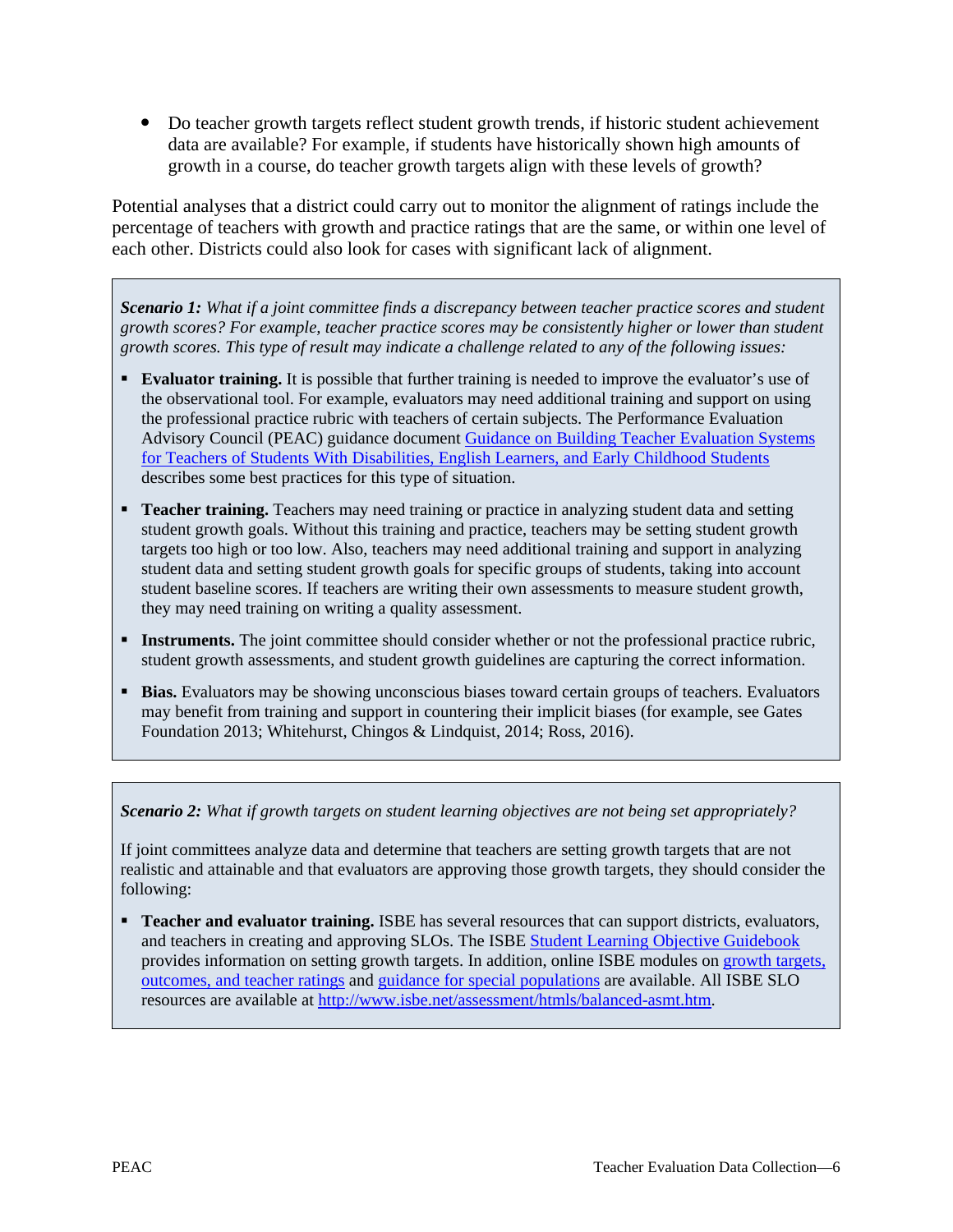### **Long Term: Years 3–5**

#### **Monitoring Distribution of Ratings**

This type of data collection is intended to inform district leadership and those implementing evaluation systems, including joint committees, about how well measures differentiate among teachers. Lack of differentiation, or patterns of differentiation that vary within a district, could indicate an issue with the accuracy of measures that could necessitate further training, further analysis, or adjustments to measures themselves. Specific questions that can be addressed include the following:

- How many teachers are rated at each level of performance? What components overall are highly rated? What components overall have low ratings?
- How are ratings distributed across schools, grade levels, and subjects?
- How are ratings distributed across teachers with different characteristics, such as background (e.g., gender, race/ethnicity), experience or preparation (e.g., years of experience, type of degree or preparation)? For example, do teachers with more experience receive systematically higher or lower ratings than less experienced teachers?
- How are ratings distributed across teachers with different classroom characteristics? For instance, do teachers who teach many English language learners, students with disabilities, chronically absent students, or other types of students receive systematically higher or lower ratings than teachers with fewer of these types of students?
- How are ratings distributed for teachers using different measures or assessments for student growth? Do the student growth guidelines seem to be working?

Potential data points that a district could analyze to monitor the distribution of ratings include basic information about teachers such as background, grade, and subject taught; experience; and preparation. Combining this information with ratings data could provide useful insight into patterns of performance or potential challenges with measures.

#### *Scenario 3: What if there is large variability in ratings from year to year?*

If a joint committee observes variability of scores from year to year, it should consider the following:

- **The sample of teachers being evaluated.** PERA allows for tenured teachers to be evaluated biennially (every other year). The joint committee should look at the ratings of individual teachers over time. Are the scores of teachers fluctuating, or are the scores of teachers consistent with differences between the teachers who are evaluated each year?
- **Evaluator training.** The joint committee should make sure that all evaluators have passed the state certification for conducting evaluations. The district should also consider what kind of refresher training evaluators need annually to refine their skills and how the district can provide that support.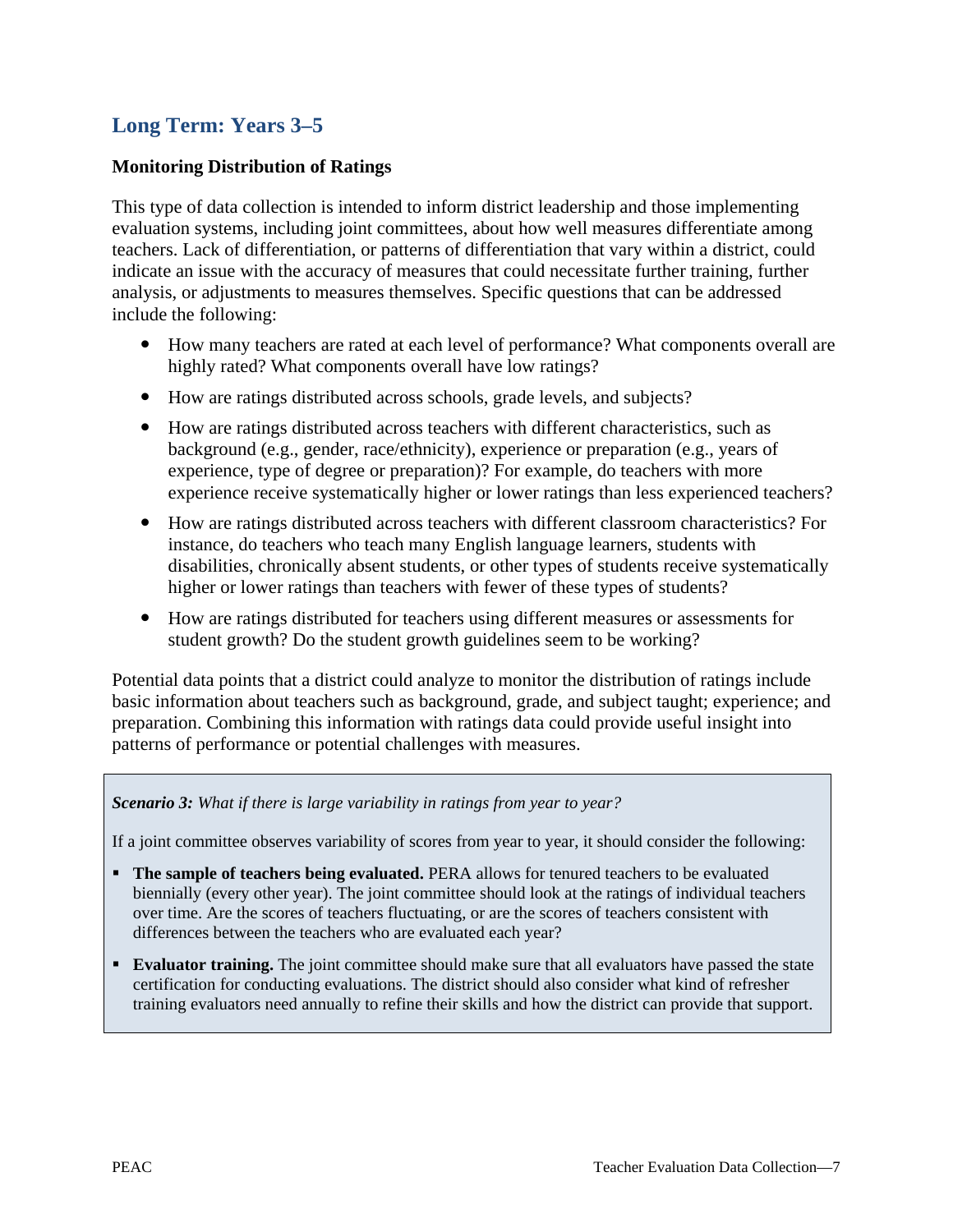*Scenario 4: What if there is a relationship between contextual or out-of-school factors (e.g., student attendance) and teacher ratings?*

After analyzing data, the joint committee may determine that the current evaluation system does not account for contextual factors in the district. Or, perhaps the context of the district has shifted since the evaluation system was created. If either of these is the case, the district should consider the following:

- **Instruments.** The joint committee should consider whether the professional practice rubric, student growth assessments, and student growth guidelines are capturing the correct information. The [Guidance on Creating Operating Guidelines for Student Growth Models in Teacher Evaluation](http://www.isbe.net/peac/pdf/guidance/13-10-te-op-gdlns-sgm.pdf)  [Systems](http://www.isbe.net/peac/pdf/guidance/13-10-te-op-gdlns-sgm.pdf) document offers suggestions that the district may find helpful.
- **Bias.** Evaluators may be showing unconscious biases toward certain groups of teachers. Evaluators may benefit from training and support in countering their implicit biases (for example, see Gates Foundation 2013; Whitehurst, Chingos & Lindquist, 2014; Ross, 2016).
- **Student growth guidelines.** The joint committee should consider whether or not current business guidelines regarding student attendance, student growth, and growth targets need to be revised. The districtwide teacher evaluation data can provide the necessary information for making informed decisions about these and similar topics. Also, [Guidance on Creating Operating Guidelines for](http://www.isbe.net/peac/pdf/guidance/13-10-te-op-gdlns-sgm.pdf)  [Student Growth Models in Teacher Evaluation Systems](http://www.isbe.net/peac/pdf/guidance/13-10-te-op-gdlns-sgm.pdf) includes information and prompts that the district may find helpful. Topics that the district might consider include student attendance; for example, should the threshold for including students in growth measures be raised or lowered based on district attendance patterns?

#### **Measuring System Impact**

This type of data collection and analysis is intended to inform joint committee members and those implementing evaluation systems about the extent to which the evaluation system is doing what it is supposed to be doing. For example, the evaluation system may be intended to inform decisions about professional development, placement, mentoring, and granting tenure. To know whether or not the system is achieving these goals, districts must gather information on whether data are being used for these purposes. The evaluation system may also be intended to improve teacher practice. To determine whether the system is meeting this goal, districts must gather and analyze information about whether or not teacher practice is changing. Because this purpose requires the evaluation system to be fully implemented, analysis of data on a system's impact cannot be completed during the first few years of implementation. Specific questions that can be addressed include the following:

Individual impact

- How do individual teachers, principals, and district staff use teacher practice or student growth data from the evaluation system, if at all? For example:
	- o Do teachers use the information to write professional learning plans or request support?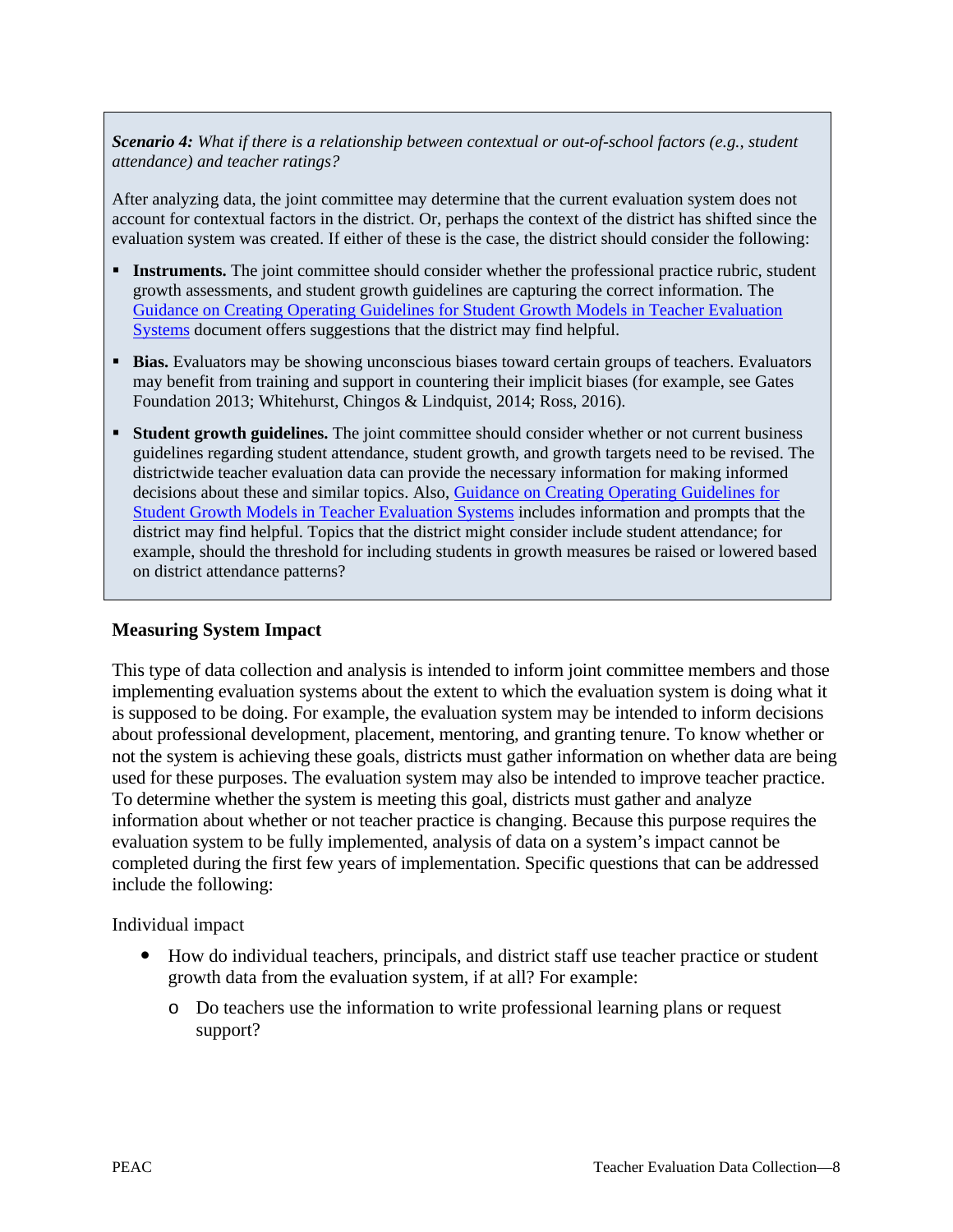System impact

- How do individual principals and district staff use teacher practice or student growth data from the evaluation system, if at all? For example:
	- o Do principals use the information to identify potential teacher leaders or mentors, to make classroom assignment decisions, to assign coaches or peer supports, or to make recommendations about tenure or other personnel decisions?
	- o Do district staff use the information to determine professional development needs or offerings for the district, to evaluate professional development or other programs, or to make tenure or other personnel decisions?
- If teachers, principals, and district staff do not use information from the evaluation system as intended, why not? What are the biggest challenges or obstacles to using data as intended?

Data to address these questions could be collected through surveys, focus groups, or interviews, depending on the depth of information desired and the capacity to carry out data collection. Joint committees could also match data about roles such as mentorship or teacher leadership roles with evaluation data to determine whether or not a relationship exists between ratings and these types of roles, or they could match data about professional development attendance with evaluation data to examine the relationship between teacher practice data and identified areas of strength or weakness.

## **Data Elements to Collect**

Joint committees may need to prioritize how much and what data to collect and analyze based on their time and capacity. Some of the purposes require simply collecting or analyzing data that should already exist as part of system implementation or as part of other district information systems. For example, teacher ratings are produced as part of the evaluation system, and it may simply be a matter of systematically collecting or organizing these data. Similarly, teacher background data (e.g., experience or assignments) may reside in a district's human resources information system. In those cases, districts may merely need to develop and carry out an analysis plan. In doing so, district size may be a consideration; for example, small districts may be limited in their ability to draw definite conclusions based on analysis of data for small numbers of teachers or evaluators. In other cases, new data (such as information on educator perceptions) may need to be collected through surveys, focus groups, or interviews.

At a minimum, PEAC recommends that joint committees prioritize collecting and analyzing data that focus on monitoring the fidelity of implementation and examining educator perceptions. Collecting data for these purposes may also provide useful information for other purposes. Data needed to address the purposes described in this document likely include the following elements:

- **Teacher rating data:** Observation ratings by indicator, overall professional practice rating, individual measure of student growth ratings, overall student growth rating, summative rating data
- **Evaluator data:** Certification or recertification status and dates of certification or recertification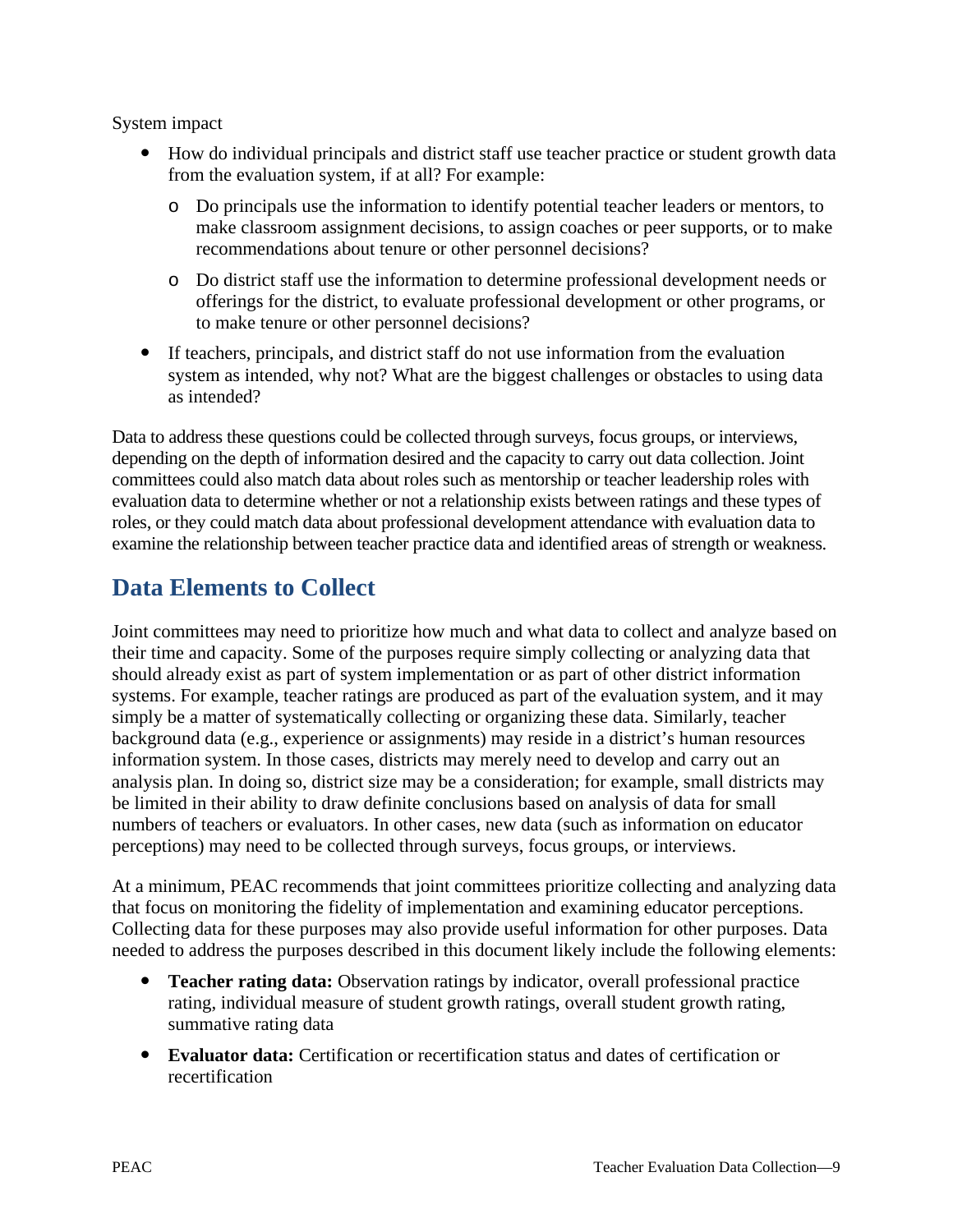- **Teacher background data:** Years of experience, school, grade, subject, and classroom assignment; tenure status; gender, race/ethnicity; qualifications or credentials; type of professional development attended
- **System implementation data:** Dates of observations (plus pre- and post-conferences, if relevant) and possibly samples of SLOs or student growth calculations
- **Perception or system use data:** Responses to interview, survey, or focus group questions about utility and accuracy of the system and data and uses of data

## **Other Considerations**

In developing data collection, analysis, and reporting plans, districts should consider minimum sample sizes for analysis and reporting, rules or policies regarding confidentiality or personally identifiable information, and laws and/or regulations regarding open records or freedom of information.

**Confidentiality and Data Security.** When determining how data will be analyzed, joint committees should consider the confidentiality of the data. Will data be personally identifiable at the individual teacher or evaluator level? What instructions and parameters will be given to those collecting or analyzing data to ensure that personally identifiable information is protected and used appropriately?

**Analysis and Reporting.** Joint committees should also consider what data can be appropriately or legally analyzed or reported. For example, if a district has only a few teachers or evaluators with a particular characteristic (e.g., more than 10 years of experience), then analyzing or reporting data disaggregated by those characteristics could prove misleading or jeopardize confidentiality. Joint committees may also need to consider what data can be made public by request.